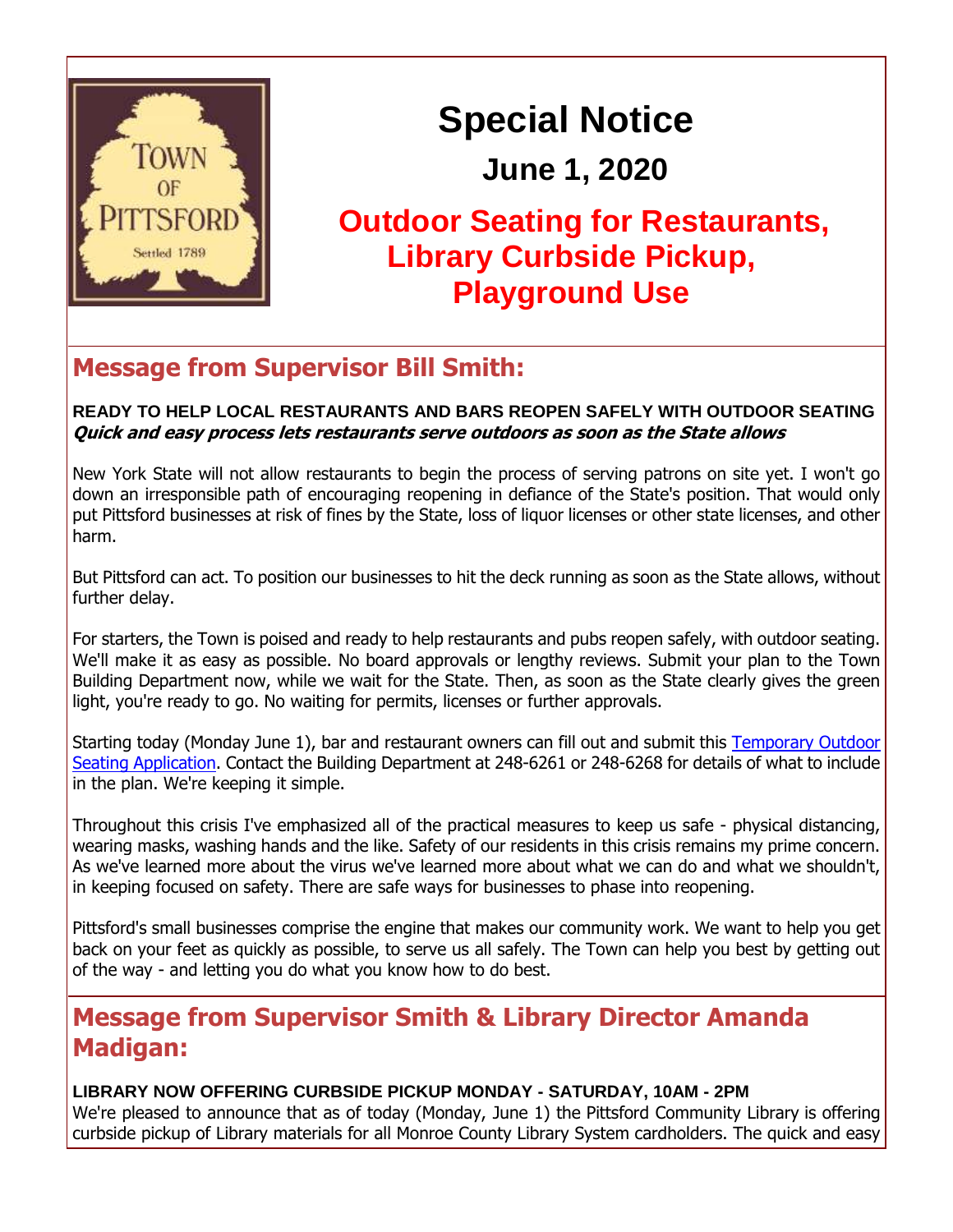curbside pickup process ensures the safety of our patrons and employees. Please note face coverings must be worn and social distancing guidelines followed during pickup.

#### **Curbside Schedule**

- Curbside pickup will be offered Monday Saturday from 10:00am 2:00pm.
- Staff will be available by phone (585-248-6275) from 9:30am 2:30pm for pickup requests and other reference questions.

#### **How to Request Materials**

- All library materials currently available on our shelves are eligible for pickup.
- Request a maximum of 10 items per household per week.
- Email us your request at [pclreference@townofpittsford.org](mailto:pclreference@townofpittsford.org?subject=Library%20materials%20request) or call in your request at 585-248-6275.
- Include or have ready your library card number and essential information about the items, such as title, author, format, and publication date.

#### **Pickup Instructions**

- Bring your photo ID or library card.
- Pickup will be in the vestibule of the parking lot entrance.
- Follow the posted instructions: enter the vestibule, show your ID or library card to staff through the window, and then wait for staff to indicate that you can pick up your materials.
- To ensure the safety of our staff and of our community, face coverings must be worn. Only one (1) person should be at each line marker and only one (1) person in the vestibule at a time. Surfaces will be wiped down between pickups.

We hope you will take advantage of our curbside service in addition to the many online resources our Library has continued to offer throughout State's COVID-19 pandemic shutdown. Find details at [www.bit.ly/your](http://r20.rs6.net/tn.jsp?t=biw9apabb.0.0.iffsuglab.0&id=preview&r=3&p=http%3A%2F%2Fwww.bit.ly%2Fyour-library-at-home)[library-at-home.](http://r20.rs6.net/tn.jsp?t=biw9apabb.0.0.iffsuglab.0&id=preview&r=3&p=http%3A%2F%2Fwww.bit.ly%2Fyour-library-at-home)

#### **PITTSFORD TOWN COURT STAFF TAKING CALLS AND EMAILS MONDAY - FRIDAY, 9AM - 5PM Court remains closed to the public; Court Office is open by appointment only All court cases are administratively adjourned until further notice**

The Pittsford Town Court staff are now available to answer phone calls and emails Monday - Friday from 9:00am - 5:00pm. The Town Court remains closed to the public; the Court Office is open by appointment only. All court cases have been administratively adjourned until further notice and no future court dates have been set at this time. Court staff may be reached at (585) 248-6238 or (585) 248-6239, or by email at [pdromgoole@townofpittsford.org.](mailto:pdromgoole@townofpittsford.org) Those with pending matters scheduled before Pittsford Town Court will not be penalized for failure to appear or pay fines during this period of time.

Once the Town Court office reopens, Court personnel will contact all individuals with pending business before the court to reschedule appearances and address fine payments. Other essential court matters (new arraignments) will be handled at the Monroe County Courthouse, Hall of Justice, 99 Exchange Blvd #545, Rochester, NY 14614, which is the designated central location for Monroe County. For more information, see <http://ww2.nycourts.gov/courts/7jd/index.shtml> or call (585) 371-3848.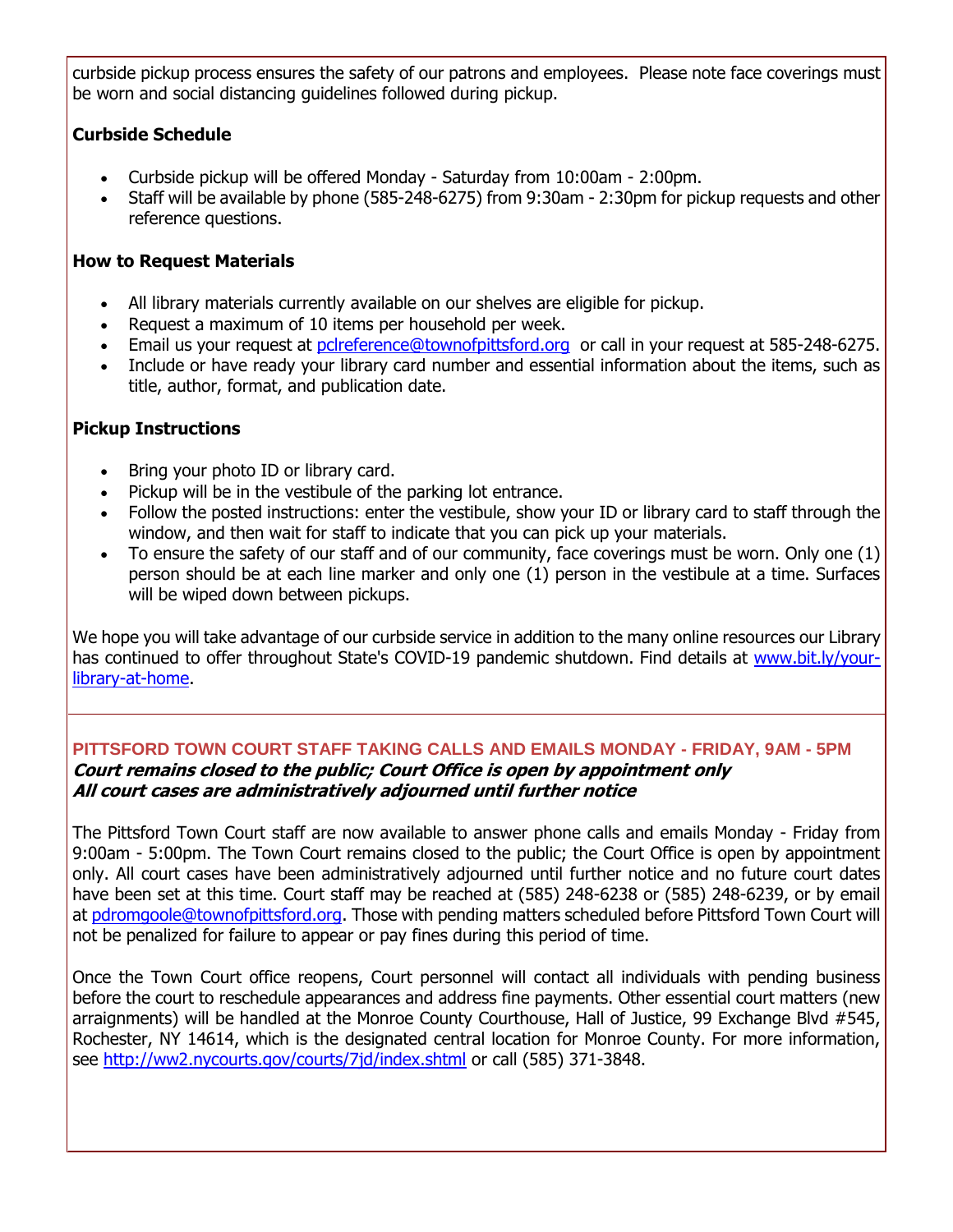## **Town Facility Closures**

**Spiegel Pittsford Community Center** - building is closed and all programs canceled until further notice.

**Pittsford Community Library** - building is closed and all programs canceled until further notice, online resources available at [www.townofpittsford.org/home-library-resources.](http://r20.rs6.net/tn.jsp?t=biw9apabb.0.0.iffsuglab.0&id=preview&r=3&p=http%3A%2F%2Fwww.townofpittsford.org%2Fhome-library-resources) For virtual children's programming check the Library's Facebook page [www.facebook.com/PittsfordLibrary/.](http://r20.rs6.net/tn.jsp?t=biw9apabb.0.0.iffsuglab.0&id=preview&r=3&p=http%3A%2F%2Fwww.facebook.com%2FPittsfordLibrary%2F) The Book Drop return area is now open; please only deposit returned books, donations are not being accepted at this time. All items checked out after February 3 will now have a due date of June 29 and can be returned then. Curbside pickup of Library materials is available for Monroe County Library System cardholders. For details, and other updates, visit the Library's Updates page at [https://tinyurl.com/vg242of.](http://r20.rs6.net/tn.jsp?t=biw9apabb.0.0.iffsuglab.0&id=preview&r=3&p=https%3A%2F%2Ftinyurl.com%2Fvg242of.)

**Town Hall** building is closed to the public until further notice but remains staffed to handle business online and by mail, phone, email and the "drop slot" to the right of the front door of Town Hall. **Town Clerk:** All services of the Town Clerk are available online, by mail, phone and email. If necessary, an appointment can be arranged. Contact at 248-6214 or **Idillon@townofpittsford.org**, mail materials to Pittsford Town Clerk's Office, 11 South Main Street, Pittsford NY 14534. Services info at [www.townofpittsford.org/home-clerk.](http://r20.rs6.net/tn.jsp?t=biw9apabb.0.0.iffsuglab.0&id=preview&r=3&p=http%3A%2F%2Fwww.townofpittsford.org%2Fhome-clerk)

**Town Court:** By order of the Chief Administrative Judge of the State of New York, Town Court is closed until further notice. The Pittsford Town Court staff are available to answer phone calls and emails Monday - Friday, from 9:00am - 5:00pm. The Town Court remains closed to the public; the Court Office is open by appointment only. All court cases have been administratively adjourned until further notice and no future court dates have been set at this time. Court staff may be reached at (585) 248-6238 or (585) 248-6239, or by email at [pdromgoole@townofpittsford.org.](mailto:pdromgoole@townofpittsford.org) Those with pending matters scheduled before Pittsford Town Court will not be penalized for failure to appear or pay fines during this period of time. Once the Town Court office reopens, Court personnel will contact all individuals with pending business before the court to reschedule appearances and address fine payments. Other essential court matters (new arraignments) will be handled at the Monroe County Courthouse, Hall of Justice, 99 Exchange Blvd #545, Rochester, NY 14614, which is the designated central location for Monroe County. For more information, see [http://ww2.nycourts.gov/courts/7jd/index.shtml](http://r20.rs6.net/tn.jsp?t=biw9apabb.0.0.iffsuglab.0&id=preview&r=3&p=http%3A%2F%2Fww2.nycourts.gov%2Fcourts%2F7jd%2Findex.shtml) or call (585) 371-3848.

**All Town Playgrounds:** residents may use Town playgrounds at their own risk, as it is not possible for the Town to keep equipment appropriately sanitized after every use. Those using Town playgrounds are expected to observe COVID-19 social distancing and hygiene protocols.

**All Town Parks:** all athletic fields and courts are closed to all groups of any size; the trails remain accessible.

**Thornell Farm Park:** all grass and turf fields currently remain closed; the tennis courts, trails, walkways and the playground are open to residents, COVID-19 social distancing and hygiene protocols are required.

**King's Bend Park Lodges and the Mile Post School:** are closed to the public until further notice, as these sites are being used as Public Works crew operation centers.

**Building Department:** As of May 15, 2020 the Governor has begun the phased reopening of New York State. The Town of Pittsford and the surrounding Finger Lakes region have met the criteria set by the Governor to reopen. Construction is included in Phase 1 of the reopening plan. As construction moves forward, all COVID-19 safety guidelines set by the State and Federal governments must be followed while on the job site. To protect the community and limit the spread of COVID-19, the Town of Pittsford has altered accordingly its inspection and permitting procedures. See the Town of Pittsford COVID-19 Building Inspection Procedures for details; additional information can be found here: New York State Construction